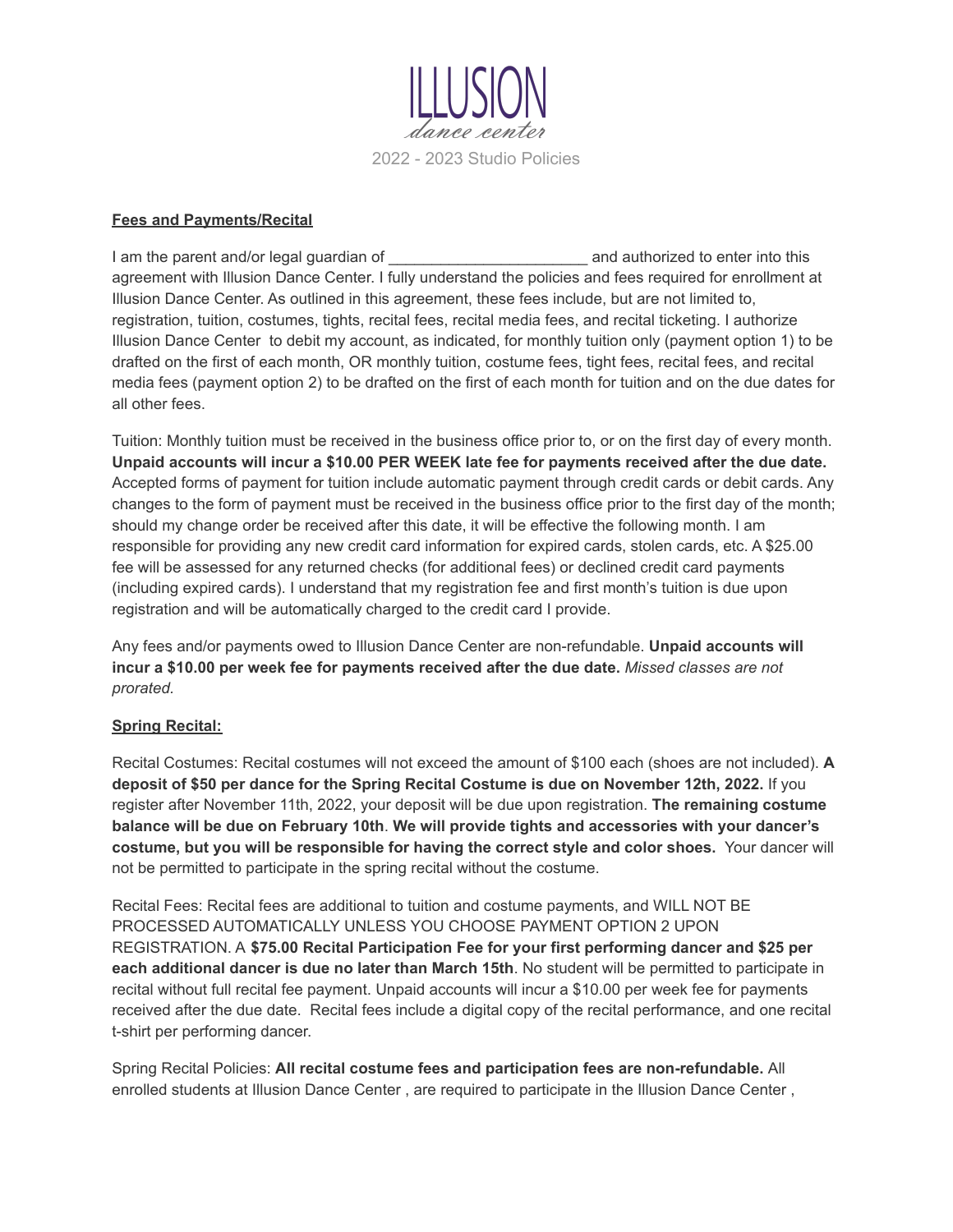

Spring Recital. I understand that my dancer may have no more than 5 class absences in the second semester (January through June) in order to participate in the spring recital. Any dancer that has 6 or more marked absences in a class will not be permitted to participate in that class' recital dance in the spring recital, and there will be no refunds granted for any payments previously remitted.

#### **Registration**

I understand that my registration is not finalized until payment for the registration fee and the first month's tuition is received by Illusion Dance Center . My student's spot in the requested class(es) will be forfeited if payment is not received within 3 days after submitting my registration request.

I understand that if I registered online that my class selection is pending office approval, and may take up to 3 business days for processing.

## **Withdrawing/Dropping a Class, Class Placement/Instructor/Attendance**

A withdrawal request must be received by the Illusion Dance Center business office two weeks prior to the 1st of the month when withdrawing and/or dropping a class. This request must be in email or written format. I understand that without this written request my dancer is assumed to still be enrolled for classes, and my account will still incur all associated fees, and I will continue to be auto-charged for tuition. Please note: all charges including, but not limited to, tuition, late fees, costume fees, recital fees, tight fees, and overdraft bank penalties will apply.

Illusion Dance Center reserves the right to remove any student and/or family from class or the studio for any reason subject to the sole discretion of Nancy Phelps, Director.

I understand and agree to Illusion Dance Center policies regarding withdrawing and/or dropping class.

I understand that Illusion Dance Center reserves the right to move my student to a different class or level for any reason, at any time, subject to the sole discretion of Nancy Phelps, Director. All Level III, IV, and V classes require teacher and director approval prior to registration. There must be a certain number of students per class for the class to remain on the schedule. This is decided at the sole discretion of Nancy Phelps, Director. I also understand that Illusion Dance Center reserves the right to change class instructors for any reason, at any time, subject to the sole discretion of Nancy Phelps, Director. Furthermore, I understand that there will be **no "make-up"** classes for missed classes due to holidays, inclement weather, natural disasters, local, state, or national pandemics, illness, or any other circumstance. I also understand that my dancer may have no more than 5 class absences in the second semester (January through May) in order to participate in the recital. Any dancer that has 6 or more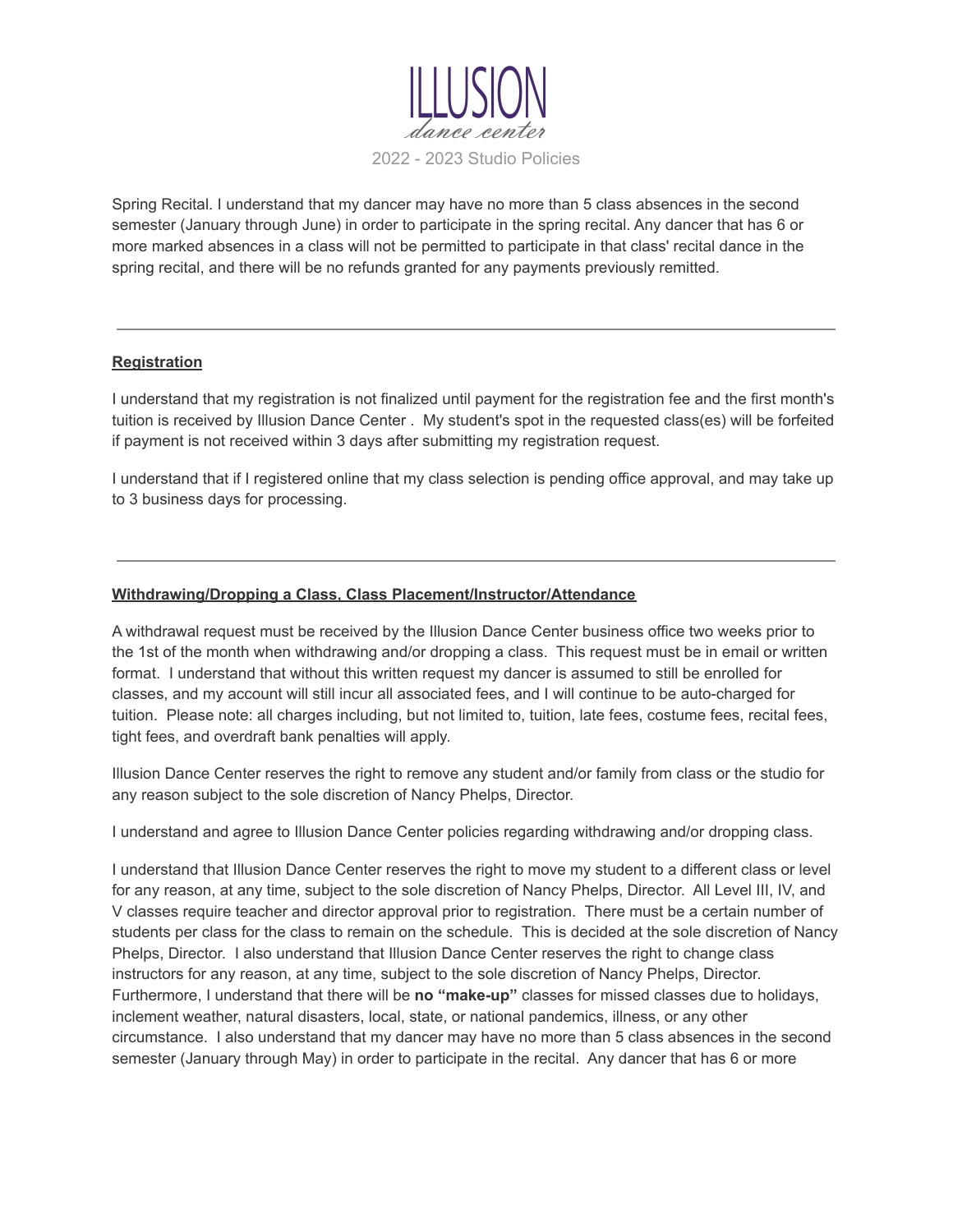

marked absences in a class will not be permitted to participate in that class's recital dance in the spring recital.

I understand and agree with the Illusion Dance Center policy regarding class placement/class instructor.

#### **Dress Code, Rules, Communication, Picture/Media Authorization**

I have received a copy of the Illusion Dance Center dress code and agree to abide by these terms. I understand that my student will be asked to leave class if they are not following dress code, and that they will not be allowed to return until they are wearing the proper attire and/or have their hair up in a proper fashion. Additionally, I understand that my dancer's class may require a uniform and that I am responsible for following the protocol for ordering and purchasing this uniform. I also understand that this uniform is required for my dancer and that they may not be permitted to attend class without the proper uniform.

I agree to subscribe to the Illusion Dance Center monthly electronic correspondence and understand that I am responsible for keeping my address current. I understand that all communication will occur electronically via email and that I am responsible for staying current on all communication from Illusion Dance Center. Illusion Dance Center agrees to keep my electronic address confidential and use it solely for Illusion Dance Center communications. Should I be unable or unwilling to provide an electronic address, I agree to obtain a hard copy of all communications from the business office.

I agree that my dancer(s), my family, my guests, and I will follow all posted rules/policies while on Illusion Dance Center property and/or while attending any Illusion Dance Center affiliated event. I understand that these rules/policies may be posted in the studio, on the Illusion Dance Center website, provided via email, and/or provided via hard copy.

I understand and agree to Illusion Dance Center policies regarding dress code, rules, and communication.

I grant permission to Illusion Dance Center to post photographs and/or videos of my students on their website, in the studio, and/or on printed advertisements.

I understand and agree with the Illusion Dance Center policy regarding picture/media authorization.

#### **COVID-19 and Sickness Waiver**

I am the parent and/or legal guardian of \_\_\_\_\_\_\_\_\_\_\_\_\_\_\_\_\_\_\_\_\_\_\_\_\_ and authorized to enter this agreement with Illusion Dance Center. My student and I fully understand and agree to follow all of the policies and protocols regarding COVID-19/Illness as outlined in our separate policies, protocols, and procedures. I also understand that a copy of these policies/procedures has been sent to my email and is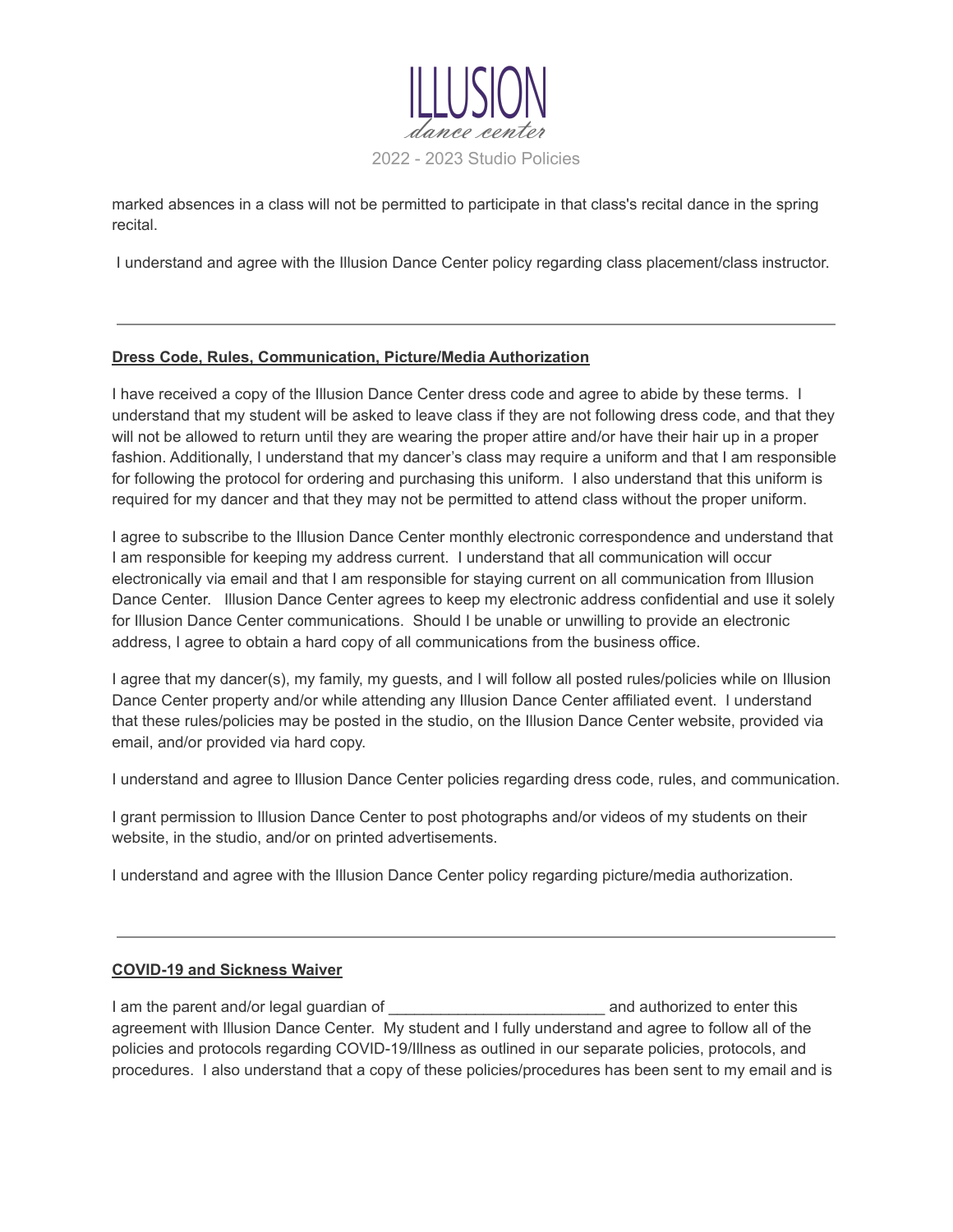

also available to me upon request, and that it is my responsibility to read these in their entirety so that I am fully informed.

I agree to fully release Illusion Dance Center of any liability regarding the transfer and/or contraction of any illness, including but not limited to, COVID-19, by any person. I agree not to hold Illusion Dance Center and/or their owner, staff, or students responsible if a person is traced to have contracted COVID-19 at our facilities. I fully assume the risk of sending my student to Illusion Dance Center .

### **Risk Policy**

I release Illusion Dance Center its instructors, staff, and/or any representatives thereof, from all liability of any kind, including, but not limited to claims and/or causes of action for damages, theft, personal injury, medical expenses, costs of any kind, including attorneys' fees and court costs arising from my child's participation in this dance program. My child is fully able to comply with the requirements of dance class participation.

I understand that if my child gets injured, and it is the belief of the staff that they need immediate medical attention, that 911 will be called first, then the parent/guardian, and that the student will be taken to the nearest hospital if deemed necessary by medical personnel. Any and all incurred expenses will be the responsibility of the parent/guardian. In all other medical situations, the parent/guardian will be called first.

I acknowledge that Illusion Dance Center is only responsible for my child during their class time and maintains no obligation for their attendance. No unattended children will be permitted. If my dancer is not in class, then I claim full responsibility for my child. If I bring any other children to the studio, I understand that they must be under adult supervision at all times. If I am late picking up my child, and it is after business hours, then my account will incur a \$15 late fee up to the first 30 minutes I am late, and an additional \$15 past the 30 minute mark.

I understand and agree with the Illusion Dance Center policy regarding risk.

I have received or will obtain a copy of Illusion Dance Center policies and will take the responsibility to carefully read and follow the rules and policies therein. I understand that Illusion Dance Center does not give credit and/or refunds for class(es) missed due to holiday, vacation, illness, weather, etc. I further understand that there are specific risks of physical or property damages, losses, or injury that may result from my or my child's participation with Illusion Dance Center , and I voluntarily assume the risks associated with such participation.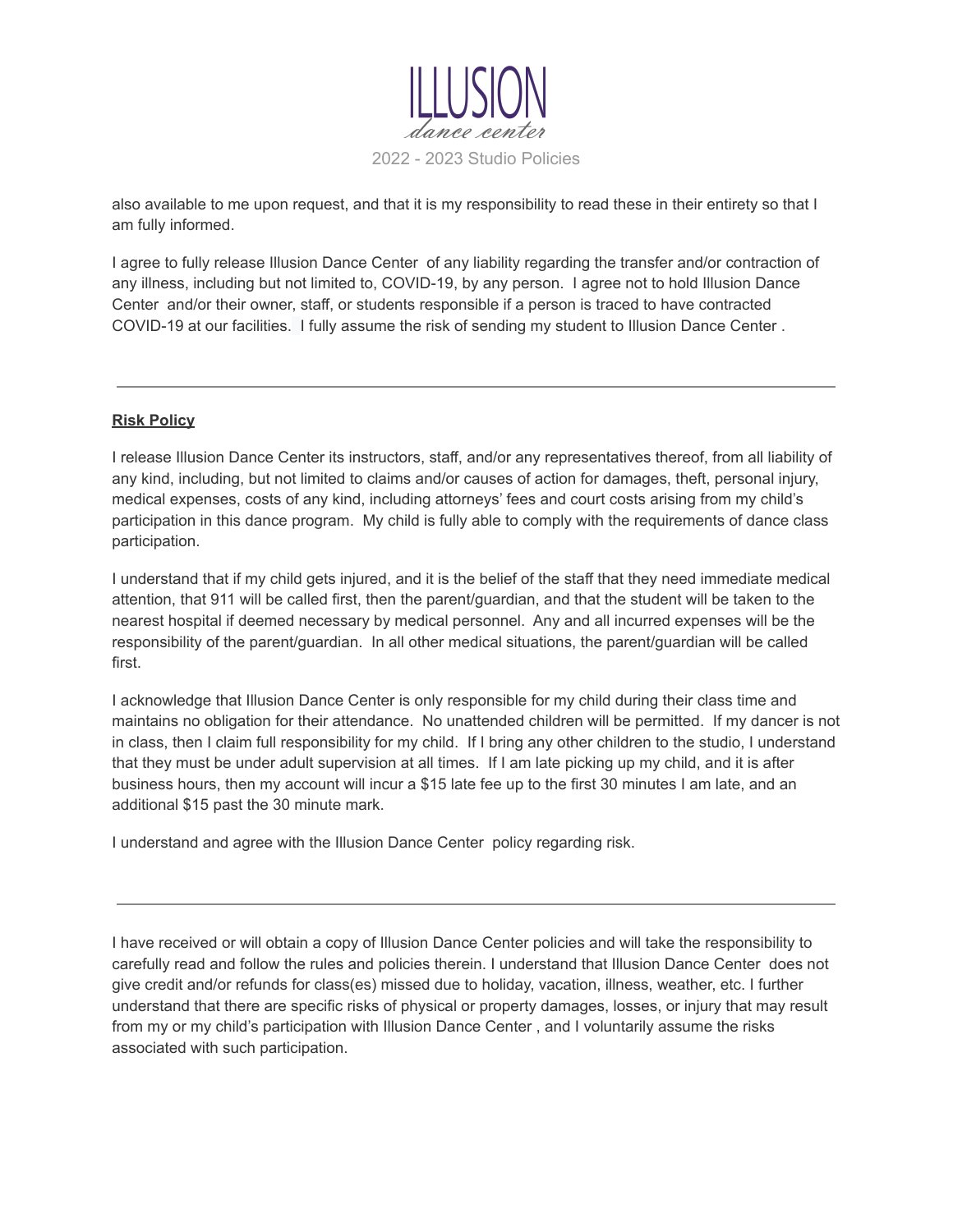

Electronic Signature Agreement. By selecting the "I Accept" checkbox, I am signing this agreement electronically. I agree this electronic signature is the legal equivalent of my manual signature on this agreement.

I have had sufficient opportunity to read this entire document. I have read and understood it, and I **agree to be bound by its terms.**

Date:\_\_\_\_\_\_\_\_\_\_\_\_\_\_\_\_\_\_

Parent/ Guardian signature:\_\_\_\_\_\_\_\_\_\_\_\_\_\_\_\_\_\_\_\_\_\_\_\_\_\_\_\_\_\_\_\_\_\_\_\_\_\_\_\_\_\_\_\_\_\_